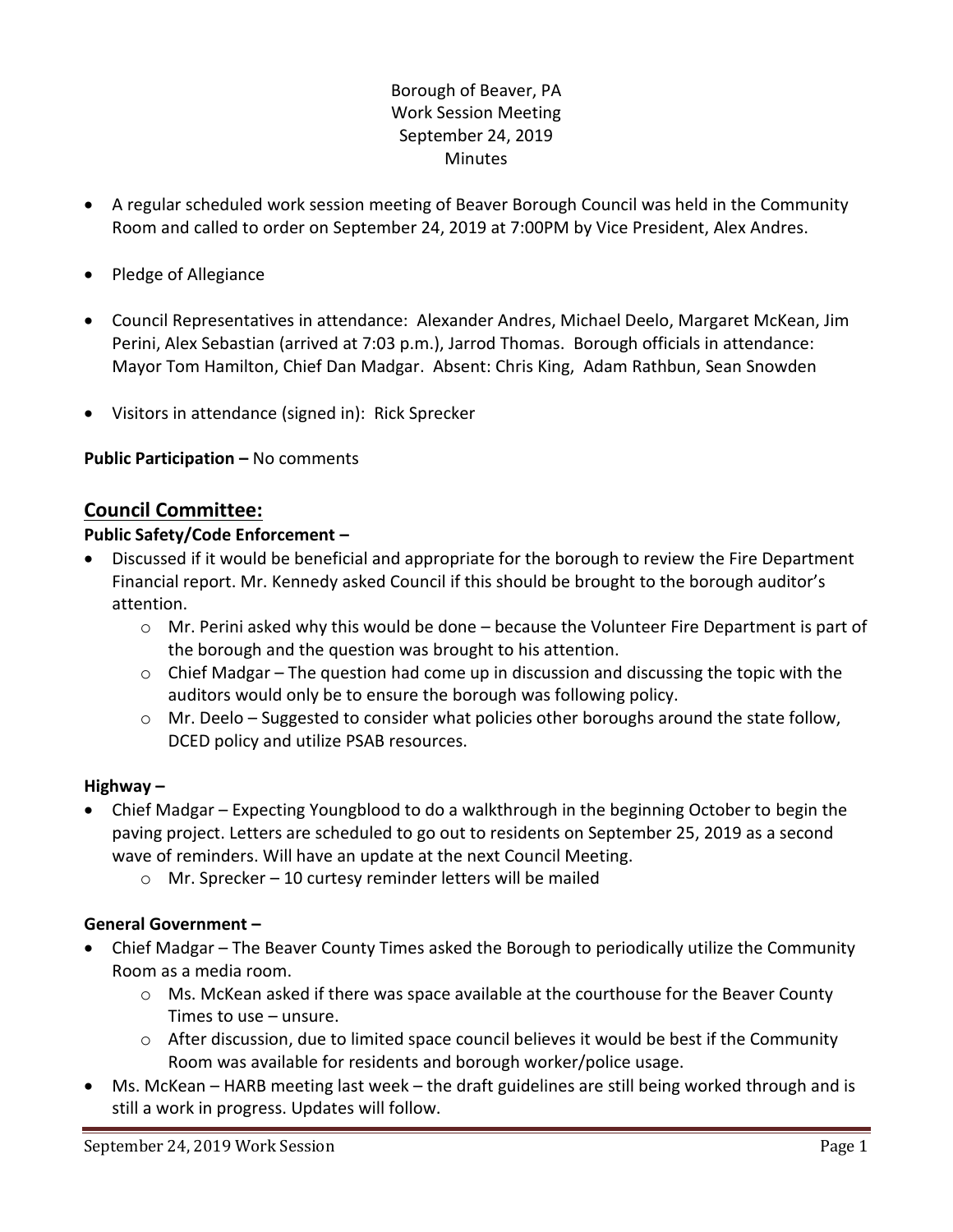- Jim Perini Chamber of Commerce Touch a Truck event canceled, Fire Department would like to do a similar event next year and will try to do a small event this year.
	- o Mr. Madgar will have Officer DeGori work with the Fire Department to help coordinate.
- Officer McCoy Discussed the danger of having the homecoming parade on main street with parked cars – they could back out and hit someone.
	- $\circ$  Mayor Hamilton does not want to do the event if it is not safe
	- $\circ$  Chief Madgar will discuss options with the school district

## **Recreation –**

- Ms. McKean A motion for two new student representatives for Shade Tree Commission members will be brought to council at the October meeting.
- Mr. Thomas asked for an update on the basketball courts
	- o Chief Madgar estimated end of October or early November
	- o Mr. Thomas will speak with Mr. Martone to decide when it will be best to paint lines and install equipment.

## **President's Report –**

 Mr. Andres – Complimented the Wine Festival, Book Fest and a Taste of Beaver County. Thanked the Police Department and everyone who had part in the events.

## **Manager's Report/Police Report –**

- The lawsuit that the Borough was named in, involving the semitruck hit by the train, has been dropped. More details will follow.
- Traffic complaints are coming in daily. The Police Department is aware of the increase in traffic and are doing everything they can do.
- Mark Rohm identified trees on main street that need to be removed will come out after light up night. Mr. Rohm also pruned many of the trees on the main street.
	- o Ms. McKean the Tree Commission would like the borough to coordinate with them to be included in discussions with Mark Rohm
	- $\circ$  Ms. Hindman e-mailed the Tree Commission notifying them of the meeting and did not get a response
	- $\circ$  Chief Madgar the Tree Commission is not responding to permits and trees are becoming a safety hazard
- Highway position is open Mike Bitko is transferring to the Municipal Authority on October 7, 2019
	- o Chief Madgar is recommending a candidate for the position
	- o Mr. Thomas asked if the borough has to publicly advertise the job
		- Mr. Deelo rescinded the policy and is at the discretion of council
	- $\circ$  Ms. McKean believes to be transparent in the borough's hiring practices, the job should be advertised, accept applications and hold interviews.
	- $\circ$  There will be a motion at the October meeting to hire a candidate for the open Highway position.